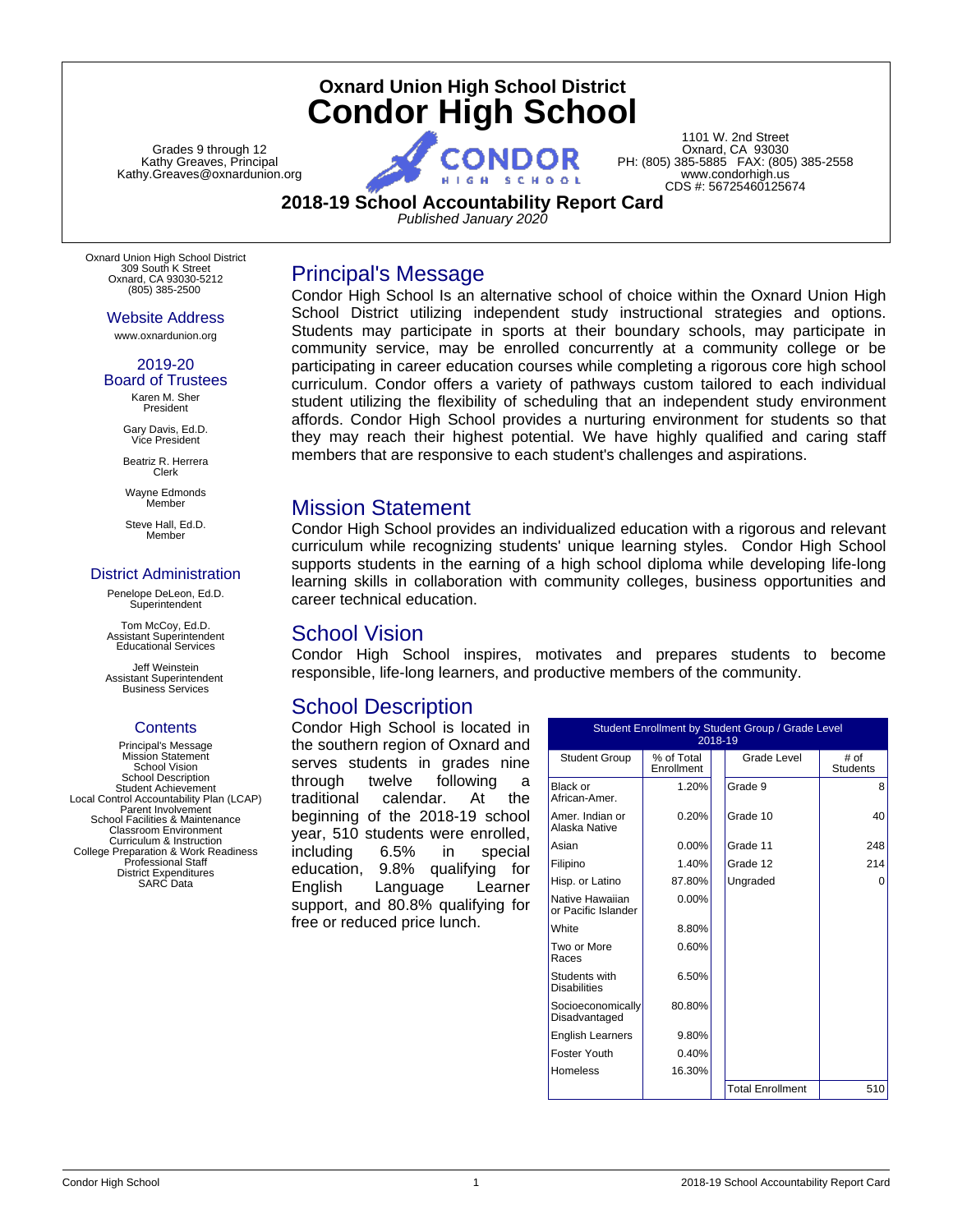# Student Achievement

### Physical Fitness

In the spring of each year, Condor High School is required by the state to administer a physical fitness test to all students in grade nine. The physical fitness test measures each student's ability to complete fitness tasks in six major areas. Students who either meet or exceed the standards in all six fitness areas are considered to be in the "healthy fitness zone." The chart reported in this document reports only the percentage in each category, not a cumulative total of the results for categories 4 of 6 and 5 of 6. Comparative district and state results can be found at the CDE's website.

| <b>Physical Fitness Test</b><br>Percentage of Students Meeting California Fitness Standards<br>2018-19 |                                                             |                  |                                 |  |
|--------------------------------------------------------------------------------------------------------|-------------------------------------------------------------|------------------|---------------------------------|--|
|                                                                                                        | <b>Percentage of Students Meeting Standards</b>             |                  |                                 |  |
| Grade Level<br>Tested                                                                                  | Four of Six Fitness Five of Six Fitness<br><b>Standards</b> | <b>Standards</b> | Six of Six Fitness<br>Standards |  |
| Ninth                                                                                                  | 33.3                                                        | 33.3             | 33.3                            |  |

*Note: Percentages are not calculated and double dashes (--) appear in the table when the number of students tested is ten or less, either because the number of students in this category is too small for statistical accuracy or to protect student privacy.*

### California Assessment of Student Performance and Progress

The California Assessment of Student Performance and Progress (CAASPP) System includes the Smarter Balanced Summative Assessments (SBAC) for students in the general education population, and the California Alternate Assessments (CAAs) for students with the most significant cognitive disabilities. Only eligible students may participate in the administration of the CAAs. CAAs items are aligned with alternative achievement standards, which are linked with the Common Core State Standards (CCSS). CAASPP results are a measure of how well students are mastering California's standards in English language arts/literacy (ELA) and mathematics, and are given to grades three through eight and grade eleven. SBAC tests assess student performance in ELA/Literacy and mathematics utilizing computer-adaptive tests and performance tasks, and CAAs test items are aligned with alternative achievement standards which are linked with the Common Core State Standards (CCSS).

The CAASPP results shown in this report include overall results comparing the school, district and state scores as well as the school's overall score in each applicable subgroup. Results are shown only for subgroups with ten students or more taking the exam. For those categories that are blank in the tables, no students met subgroup criteria. More information on CAASPP can be found on the California Department of Education's website www.cde.ca.gov/ta/tg/ca/.

#### CAASPP Test Results in ELA and Mathematics - All Students Percent of Students Scoring at Proficient or Advanced (meeting or exceeding the state standards) School District State 17-18 18-19 17-18 18-19 17-18 18-19 English-Language Arts/Literacy English-Language Arts/Literacy | 20.0 15.0 | 47.0 50.0 | 50.0 48.0 Mathematics mathematics<br>(grades 3-8 and 11) 3.0 1.0 29.0 29.0 38.0 37.0

*Note: Percentages are not calculated when the number of students tested is ten or less, either because the number of students in this category is too small for statistical accuracy or to protect student privacy.*

| CAASPP Test Results in ELA by Student Group (2018-19) |                                   |          |          |                        |                                                                          |
|-------------------------------------------------------|-----------------------------------|----------|----------|------------------------|--------------------------------------------------------------------------|
| <b>Student Groups</b>                                 | <b>Total</b><br><b>Enrollment</b> | # Tested | % Tested | % Not<br><b>Tested</b> | % Meeting<br>$\alpha$ r<br>Exceeding<br><b>State</b><br><b>Standards</b> |
| <b>All Students</b>                                   | 290                               | 277      | 95.52    | 4.48                   | 14.91                                                                    |
| Male                                                  | 112                               | 106      | 94.64    | 5.36                   | 12.26                                                                    |
| Female                                                | 178                               | 171      | 96.07    | 3.93                   | 16.57                                                                    |
| Black or<br>African-Amer.                             |                                   | --       |          |                        |                                                                          |
| Amer. Indian or<br>Alaska Native                      | --                                | --       |          | --                     |                                                                          |
| Asian                                                 |                                   |          |          |                        |                                                                          |
| Filipino                                              |                                   | --       |          |                        |                                                                          |
| Hisp. or Latino                                       | 252                               | 240      | 95.24    | 4.76                   | 11.72                                                                    |
| Native Hawaiian or<br>Pacific Islander                |                                   |          |          |                        |                                                                          |
| White                                                 | 30                                | 30       | 100.00   | 0.00                   | 41.38                                                                    |
| Two or More Races                                     | $\overline{a}$                    | --       |          | --                     | --                                                                       |
| <b>English Learners</b>                               | 78                                | 73       | 93.59    | 6.41                   | 2.74                                                                     |
| Socioeconomically<br>Disadvantaged                    | 231                               | 221      | 95.67    | 4.33                   | 13.18                                                                    |
| Students with<br><b>Disabilities</b>                  | 17                                | 16       | 94.12    | 5.88                   | 6.25                                                                     |
| <b>Students Receiving</b><br>Migrant Ed. Services     | $-1$                              | --       | --       | --                     |                                                                          |
| Foster Youth                                          |                                   |          |          |                        |                                                                          |
| Homeless                                              | 44                                | 42       | 95.45    | 4.55                   | 14.63                                                                    |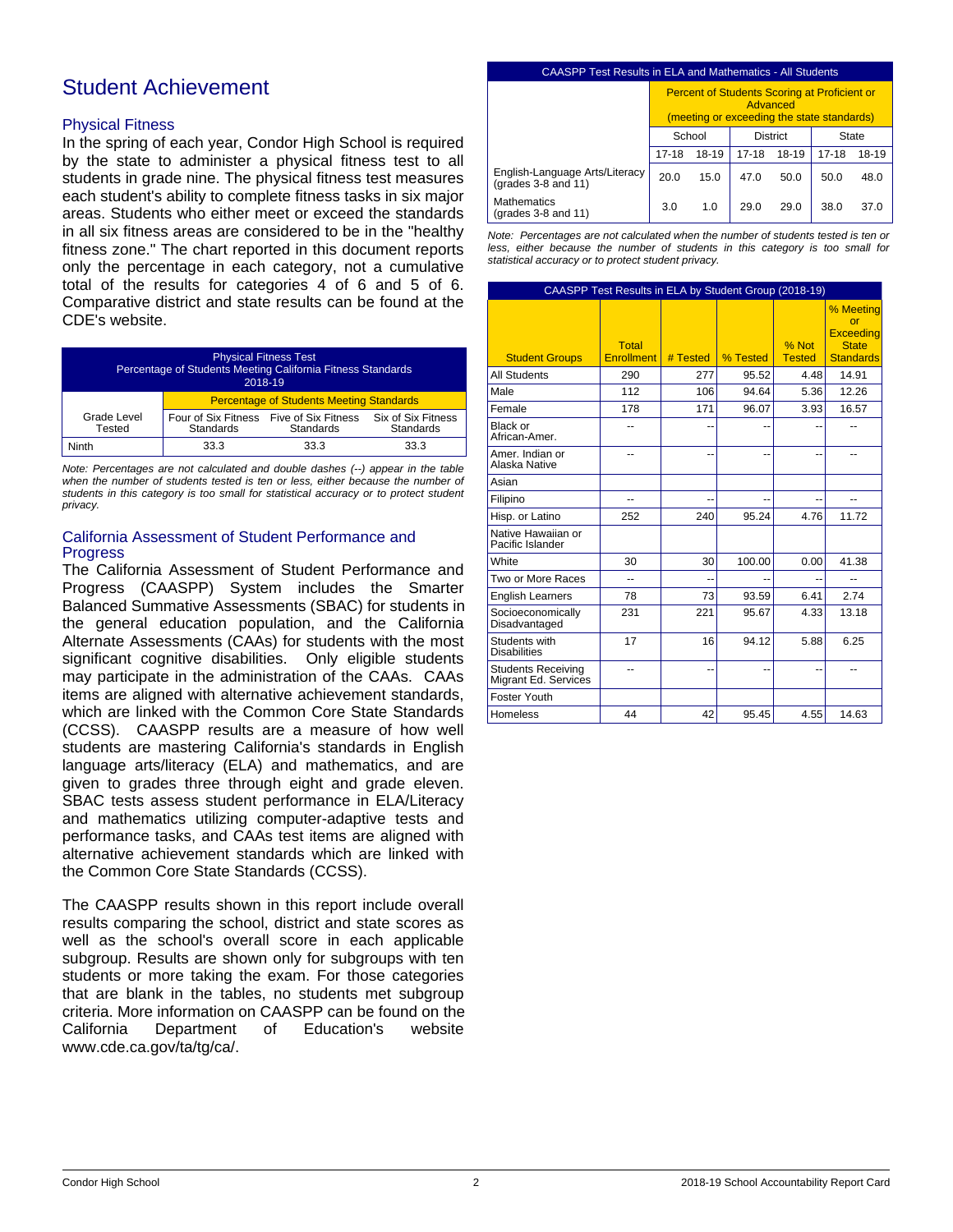|                                                   | CAASPP Test Results in Mathematics by Student Group (2018-19) |          |          |                        |                                                                         |  |
|---------------------------------------------------|---------------------------------------------------------------|----------|----------|------------------------|-------------------------------------------------------------------------|--|
| <b>Student Groups</b>                             | <b>Total</b><br><b>Enrollment</b>                             | # Tested | % Tested | % Not<br><b>Tested</b> | % Meeting<br>or<br><b>Exceeding</b><br><b>State</b><br><b>Standards</b> |  |
| <b>All Students</b>                               | 290                                                           | 277      | 95.52    | 4.48                   | 0.73                                                                    |  |
| Male                                              | 111                                                           | 105      | 94.59    | 5.41                   | 0.00                                                                    |  |
| Female                                            | 179                                                           | 172      | 96.09    | 3.91                   | 1.18                                                                    |  |
| Black or<br>African-Amer.                         | $-$                                                           | --       | ٠.       | --                     | --                                                                      |  |
| Amer. Indian or<br>Alaska Native                  | $-$                                                           | --       | --       | --                     | --                                                                      |  |
| Asian                                             |                                                               |          |          |                        |                                                                         |  |
| Filipino                                          |                                                               |          |          |                        |                                                                         |  |
| Hisp. or Latino                                   | 252                                                           | 240      | 95.24    | 4.76                   | 0.42                                                                    |  |
| Native Hawaiian or<br>Pacific Islander            |                                                               |          |          |                        |                                                                         |  |
| White                                             | 30                                                            | 30       | 100.00   | 0.00                   | 3.45                                                                    |  |
| Two or More Races                                 | ۵.                                                            |          |          | --                     | $\overline{\phantom{a}}$                                                |  |
| <b>English Learners</b>                           | 78                                                            | 73       | 93.59    | 6.41                   | 0.00                                                                    |  |
| Socioeconomically<br>Disadvantaged                | 230                                                           | 220      | 95.65    | 4.35                   | 0.46                                                                    |  |
| Students with<br><b>Disabilities</b>              | 17                                                            | 16       | 94.12    | 5.88                   | 0.00                                                                    |  |
| <b>Students Receiving</b><br>Migrant Ed. Services | --                                                            | $-$      | --       | --                     |                                                                         |  |
| Foster Youth                                      |                                                               |          |          |                        |                                                                         |  |
| Homeless                                          | 44                                                            | 42       | 95.45    | 4.55                   | 0.00                                                                    |  |

*Note: ELA/Mathematics test results include the Smarter Balanced Summative Assessment and the CAA. The "Percent Met or Exceeded" is calculated by taking the total number of students who met or exceeded the standard on the Smarter Balanced Summative Assessment plus the total number of students who met the standard (i.e., achieved Level 3 – Alternate) on the CAAs divided by the total number of students who participated in both assessments.*

*Note: Double dashes (--) appear in the table when the number of students is ten or less, either because the number of students in this category is too small for statistical accuracy or to protect student privacy.*

*Note: The number of students tested includes all students who participated in the test whether they received a score or not; however, the number of students tested is not the number that was used to calculate the achievement level percentages. The achievement level percentages are calculated using only students who received scores.*

| <b>CAASPP Test Results in Science for All Students</b> |                                                                                                            |       |       |       |       |       |
|--------------------------------------------------------|------------------------------------------------------------------------------------------------------------|-------|-------|-------|-------|-------|
|                                                        | <b>Percent of Students Scoring at Proficient or Advanced</b><br>(meeting or exceeding the state standards) |       |       |       |       |       |
|                                                        | <b>District</b><br>School<br>State                                                                         |       |       |       |       |       |
|                                                        | $17 - 18$                                                                                                  | 18-19 | 17-18 | 18-19 | 17-18 | 18-19 |
| Science<br>(grades 5, 8,<br>and $10$ )                 | N/A                                                                                                        | N/A   | N/A   | N/A   | N/A   | N/A   |

*Note: Cells with N/A values do not require data.*

*Note: This is a placeholder for the California Science Test (CAST) which was administered operationally during the 2018-19 school year. However, these data are not available for including in the 2018-19 SARC posting due February 1, 2020. These data will be included in the SARC 2019-20 posting due February 1, 2021.*

# Local Control Accountability Plan (LCAP)

As part of the new Local Control Funding Formula, school districts are required to develop, adopt, and annually update a three-year Local Control and Accountability Plan (LCAP). The following components of this SARC address some of the priorities identified in the District's LCAP:

Conditions of Learning (Basic Services) – State Priority 1: Degree to which teachers are appropriately assigned and fully credentialed in the subject areas and for the pupils they are teaching; pupils have access standards-aligned Instructional materials and school<br>facilities are maintained in good repair. Covered in facilities are maintained in good repair. *Teacher Assignment*, including the Teacher Credentials & Misassignments chart; *Instructional Materials*, including the Textbooks chart; and *School Facilities & Maintenance,* including the Campus Description and School Facility Good Repair Status charts.

Conditions of Learning (Implementation of State Standards) – State Priority 2: academic content and performance standards adopted by the state board for all pupils. Not covered in the School Accountability Report Card.

Parental Involvement – State Priority 3: Efforts to seek parent input in decision making, promotion of parent participation in programs for unduplicated pupils and special need subgroups. Covered in *Parent Involvement.*

Pupil Achievement – State Priority 4: Performance on standardized tests, score on Academic Performance Index, share of pupils that are college and career ready, share of English learners that become English proficient, English learner reclassification rate, share of pupils that pass Advanced Placement exams with a 3 or higher, and share of pupils determined prepared for college by the Early Assessment Program. Covered in *California Assessment of Student Performance and Progress*, including the CAASPP charts.

Engagement (Pupil Engagement) – State Priority 5: School attendance rates, chronic absenteeism rates, middle school dropout rates, high school dropout rates, and high school graduation rates. Covered in *Dropout & Graduation Rates*, including the Dropout chart; and *Graduation Requirements*, including the Graduation Rate chart for high schools only.

School Climate – State Priority 6: Pupil suspension rates, pupil expulsion rates, other local measures including surveys of pupils, and parents and teachers on the sense of safety and school connectedness. Covered in *Discipline & Climate for Learning*, including Suspension & Expulsion chart; and *School Site Safety Plan.*

Conditions of Learning (Course Access) – State Priority 7: Pupil enrollment in a broad course of study that includes<br>all of the subject areas. Not covered in the School Not covered in the School Accountability Report Card.

Other Pupil Outcomes – State Priority 8: Pupil outcomes in the subject areas. Covered in *Physical Fitness*, including the Physical Fitness Test chart.

## Parent Involvement

Parents are encouraged to get involved in their child's learning environment either by volunteering in the classroom, participating in a decision-making group, or simply attending school events.

Parents stay informed on upcoming events and school activities through flyers, letters, the school website, the annual mailer, Twitter, Parent Square (notification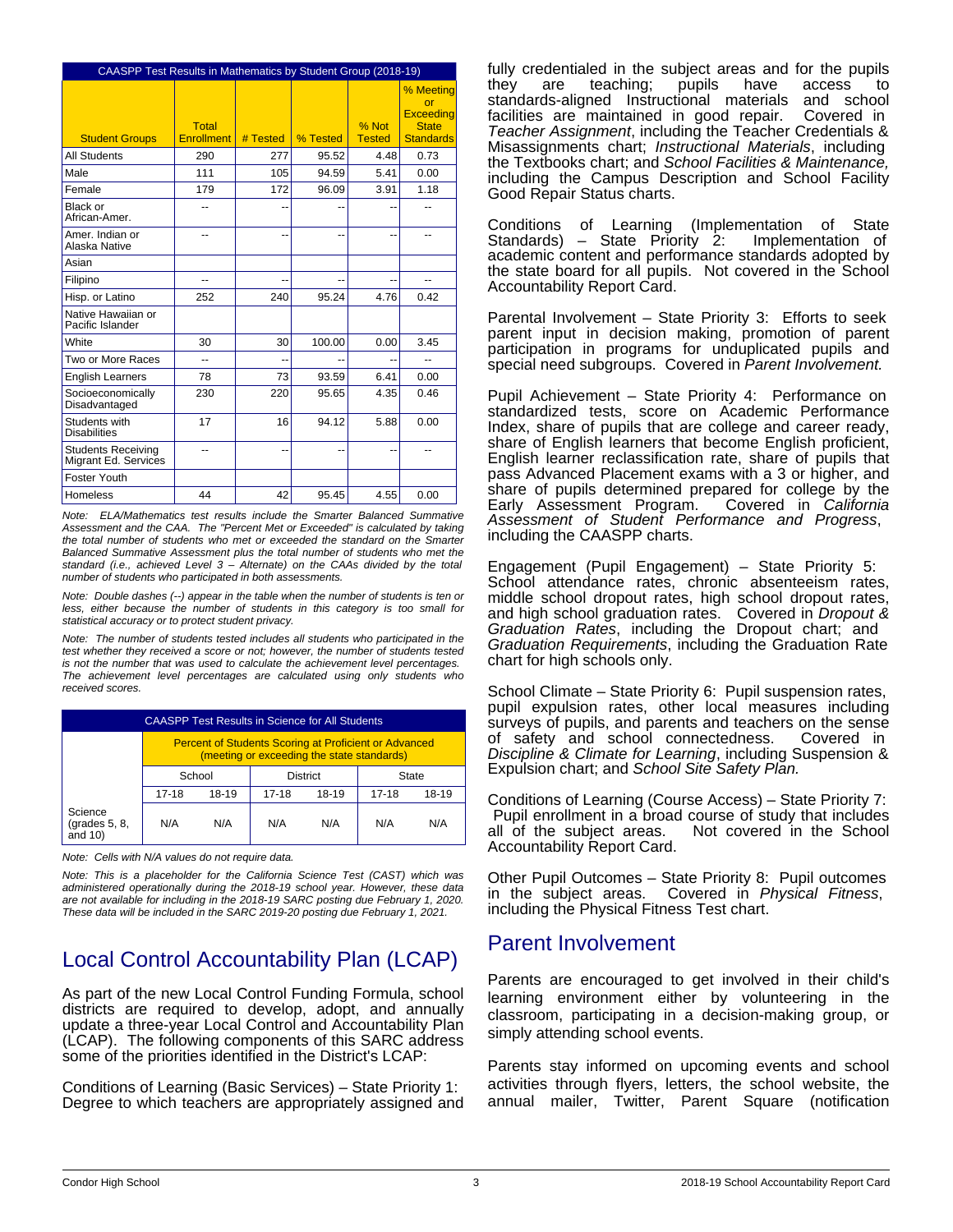system), and personal phone calls. Contact Condor High School at (805) 385-5885 for more information on how to become involved in your child's learning environment.

#### **Opportunities to Volunteer**

**Chaperone** School Site Council

### **Committees**

Parent Teacher Student Association School Site Council Associated Student Body (ASB)

### **School Activities**

Grade Level Meetings Student Orientation Graduation Activities Concurrent College Workshops College Tours Educational Field Trips Grade Level Parent Nights Senior Awards Night

## School Facilities & Maintenance

The district takes great efforts to ensure that all schools are clean, safe, and functional through proper facilities maintenance and campus supervision. Condor High School's original facilities were built in -; ongoing maintenance and campus improvements ensure facilities remain up to date and provide adequate space for students and staff. District maintenance and site custodial staff ensure that the repairs necessary to keep the school in good condition are completed in a timely manner. A work order process is used by school and district staff to communicate non-routine maintenance requests. Emergency repairs are given the highest priority. In the last 12 months, technology upgrades have been completed and the site went to 1:1 student to device ratio during the 2019-20 year.

The custodian inspects facilities for safety hazards or other conditions that need attention prior to students and staff entering school grounds. Day and evening custodians are shared with adjacent campuses and are responsible for cleaning the restrooms and classrooms. Restrooms are checked once a day for cleanliness and subsequently cleaned as needed. The administrator communicates with custodial staff daily concerning maintenance and school safety issues.

| Campus Description               |          |  |
|----------------------------------|----------|--|
| Year Built                       |          |  |
| Acreage                          |          |  |
| Square Footage                   |          |  |
|                                  | Quantity |  |
| <b>Permanent Classrooms</b>      | 3        |  |
| Portable Classrooms              | 0        |  |
| Restrooms (sets)                 | 3        |  |
| Office                           |          |  |
| Student workspace with computers | 3        |  |

### Facilities Inspection

The district's maintenance department inspects Condor High School on an annual basis in accordance with Education Code §17592.72(c)(1). Condor High School uses a school site inspection survey to identify unsafe or hazardous conditions and facility improvement needs. The most recent school inspection took place between Friday, May 31, 2019 and Wednesday, June 12, 2019. Deficiencies noted in the school inspection survey were corrected immediately by the district's maintenance department. During fiscal year 2018-19, all restrooms were fully functional and available for student use at the time of the inspection.

| <b>School Facility Good Repair Status</b><br>Most Recent Inspection: Friday, May 31, 2019 |      |                      |      |  |
|-------------------------------------------------------------------------------------------|------|----------------------|------|--|
| <b>Item Inspected</b>                                                                     |      | <b>Repair Status</b> |      |  |
|                                                                                           | Good | Fair                 | Poor |  |
| A. Systems                                                                                |      |                      |      |  |
| <b>B.</b> Interior                                                                        |      |                      |      |  |
| C. Cleanliness                                                                            |      |                      |      |  |
| D. Electrical                                                                             |      |                      |      |  |
| E. Restrooms / Fountains                                                                  |      |                      |      |  |
| F. Safety                                                                                 |      |                      |      |  |
| G. Structural                                                                             |      |                      |      |  |
| H External                                                                                |      |                      |      |  |

| Repair Needed and Action Taken or Planned                    |                                                                                       |         |      |  |
|--------------------------------------------------------------|---------------------------------------------------------------------------------------|---------|------|--|
| <b>Section Number</b>                                        |                                                                                       | Comment |      |  |
| (D                                                           | Channel Island Classroom P-1 - Electrical outlet unsecured,<br>hanging outside of box |         |      |  |
|                                                              |                                                                                       |         |      |  |
| <b>Overall Summary of School Facility Good Repair Status</b> |                                                                                       |         |      |  |
| <b>Exemplary</b>                                             | Good                                                                                  | Fair    | Poor |  |
|                                                              |                                                                                       |         |      |  |

*Rating Description*

*Good: The school is maintained in good repair with a number of non-critical deficiencies noted. These deficiencies are isolated, and/or result from minor wear and tear, and/or are in the process of being mitigated.*

### Campus Supervision

School administration and teaching staff place a high priority on providing adequate adult supervision on campus before, during, and after school. Students at Condor High School meet one-on-one with their teacher. Students arrive as scheduled and are supervised by the teacher to which they are assigned.

Condor High School is a closed campus. During school hours, all visitors must sign in at the school's office and wear identification badges while on school grounds.

### School Site Safety Plan

The Comprehensive School Site Safety Plan was developed for Condor High School in collaboration with local agencies and the district office to fulfill Senate Bill 187 requirements. Components of this plan include child abuse reporting procedures, teacher notification of dangerous pupil procedures, disaster response procedures, procedures for safe arrival and departure from school, sexual harassment policy, and dress code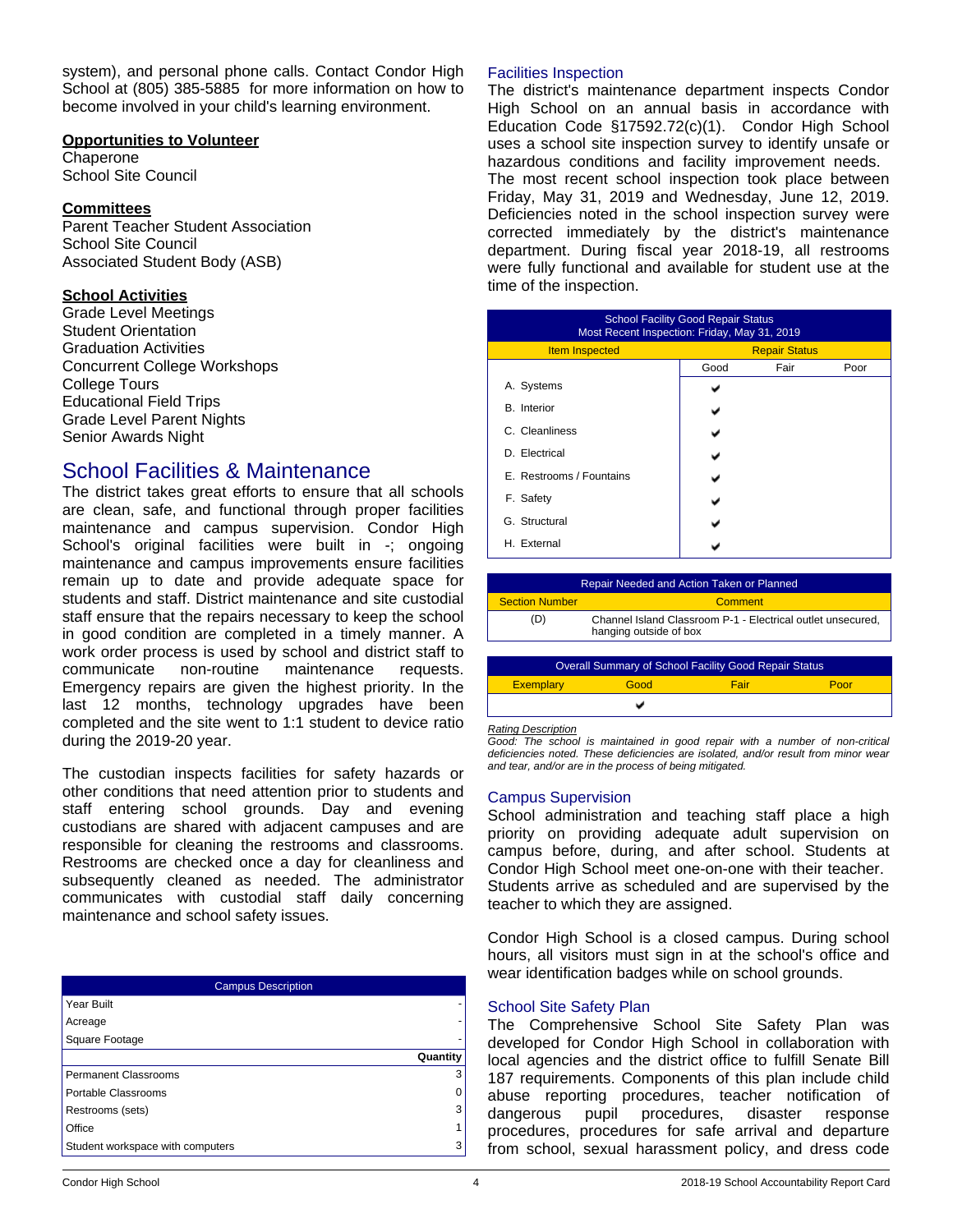policy. The school's most recent school safety plan will be reviewed, updated, and discussed with school staff in January 2020.

## Classroom Environment

### Discipline & Climate for Learning

Condor High School's discipline practices and behavior management strategies comply with approved board policies and are designed to create effective learning environments and minimize classroom disruptions. Progressive discipline and proactive measures are employed in the classroom for those students experiencing difficulty following school rules and demonstrating positive behavior. Disciplinary intervention is managed by school administrators in a fair, firm, and consistent manner based upon the nature of each situation.

| <b>Suspensions &amp; Expulsions</b> |       |                 |       |  |
|-------------------------------------|-------|-----------------|-------|--|
|                                     | 16-17 | $17-18$         | 18-19 |  |
|                                     |       | School          |       |  |
| % Students Suspended                | 0.0   | 0.0             | N/A   |  |
| % Students Expelled                 | 0.0   | 0.0             | N/A   |  |
|                                     |       | <b>District</b> |       |  |
| % Students Suspended                | 6.3   | 5.2             | 6.2   |  |
| % Students Expelled                 | 0.2   | 0.1             | 0.3   |  |
|                                     |       | <b>State</b>    |       |  |
| % Students Suspended                | 3.6   | 3.5             | 3.5   |  |
| % Students Expelled                 | 0.1   | 0.1             | 0.1   |  |

### Class Size

The Teaching Load Distribution table in this report illustrates the distribution of class sizes by subject area, the average class size, and the number of classes that contain 1-22 students, 23-32 students, and 33 or more students. Calculations exclude classrooms of 50 or more students.

| Average Class Size and Class Size Distribution |               |          |                          |       |
|------------------------------------------------|---------------|----------|--------------------------|-------|
|                                                |               |          | 2016-17                  |       |
|                                                | Avg.<br>Class |          | <b>Number of Classes</b> |       |
| <b>Subject</b>                                 | <b>Size</b>   | $1 - 22$ | 23-32                    | $33+$ |
| English                                        | 5.0           | 98       | $\overline{\mathbf{A}}$  |       |
| <b>Mathematics</b>                             | 3.0           | 125      |                          |       |
| Science                                        | 2.0           | 90       |                          |       |
| Social Science                                 | 3.0           | 213      |                          |       |
|                                                |               |          | 2017-18                  |       |
|                                                | Avg.<br>Class |          | <b>Number of Classes</b> |       |
| <b>Subject</b>                                 | <b>Size</b>   | $1 - 22$ | 23-32                    | $33+$ |
| English                                        | 5.0           | 108      | 2                        |       |
| <b>Mathematics</b>                             | 3.0           | 143      |                          |       |
| Science                                        | 2.0           | 94       |                          |       |
| Social Science                                 | 3.0           | 213      |                          |       |
|                                                |               |          | 2018-19                  |       |
|                                                | Avg.<br>Class |          | <b>Number of Classes</b> |       |
| <b>Subject</b>                                 | <b>Size</b>   | $1 - 22$ | 23-32                    | $33+$ |
| English                                        | 5.0           | 105      | 9                        |       |
| <b>Mathematics</b>                             | 3.0           | 143      |                          |       |
| Science                                        | 20            | 87       |                          |       |
| Social Science                                 | 3.0           | 241      |                          |       |

*\*Number of classes indicates how many classrooms fall into each size category (a range of total students per classroom). At the secondary level, this information is reported by subject area rather than grade level.*

### Dropout & Graduation Rates

Condor High School's teachers and administrative staff practice the early identification of and intervention on behalf of students who exhibit warning signs and/or behavioral traits that may lead to dropping out of school. Intervention strategies used to promote attendance and reduce dropout rates include counseling and individual instruction, flexible scheduling of appointments, a middle college program option, and tutorial sessions for English and math. Understanding that the needs of each student are different, administrators, counselors, and teaching staff continue their efforts to discover successful solutions to help students complete their high school program.

Students must accumulate 230 course credits to receive a high school diploma from Condor High School. Alternative methods of acquiring a diploma are available in OUHSD for those students who have been unsuccessful in the independent study high school environment. The following information shows the number of students enrolled and the number of students who graduated from Condor High School for the last four years:

2014 Enrollment - 348 students / 2014 Graduates - 126 students 2015 Enrollment - 457 students / 2015 Graduates - 179 students 2016 Enrollment - 440 students / 2016 Graduates - 196 students 2017 Enrollment - 483 students / 2017 Graduates - 219 students 2018 Enrollment - 548 students / 2018 Graduates - 241 students 2019 Enrollment - 538 students / 2019 Graduates - 277 students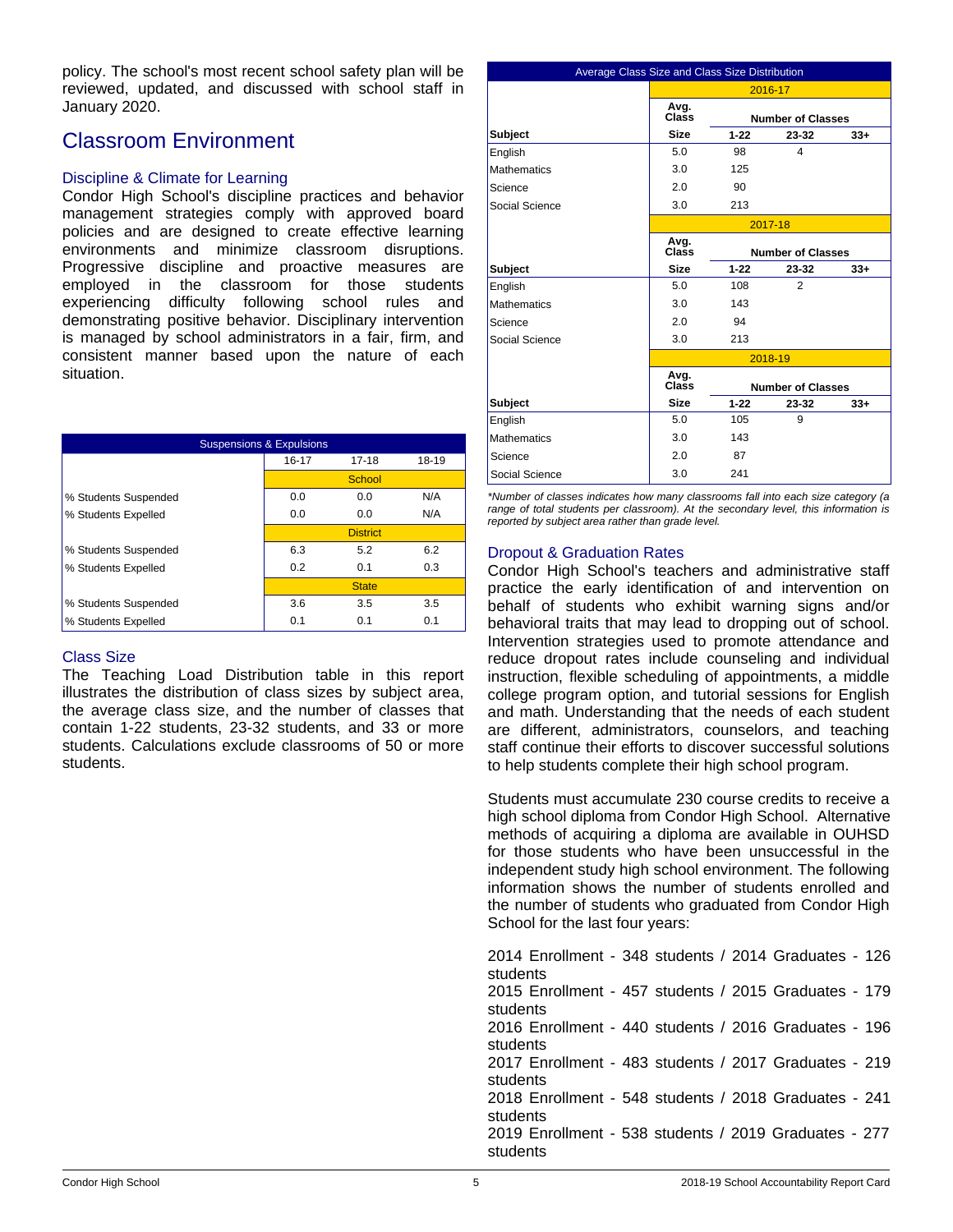In the following Dropout & Graduation Rates table, 2017-18 data is the most current information available, since state certification/release dates for dropout data occur too late for inclusion in this report. Detailed information about dropout rates and graduation rates can be found on the DataQuest Web page at http://dq.cde.ca.gov/dataquest/.

| Dropout & Graduation Rates (Four-Year Cohort Rate) |       |                 |           |  |
|----------------------------------------------------|-------|-----------------|-----------|--|
|                                                    |       | School          |           |  |
|                                                    | 15-16 | 16-17           | 17-18     |  |
| Dropout Rate                                       | 14.0% | 18.6%           | 14.1%     |  |
| <b>Graduation Rate</b>                             | 50.0% | 58.0%           | 57.3%     |  |
|                                                    |       | <b>District</b> |           |  |
|                                                    | 15-16 | 16-17           | $17 - 18$ |  |
| Dropout Rate                                       | 8.3%  | 7.1%            | 7.1%      |  |
| <b>Graduation Rate</b>                             | 83.7% | 85.6%           | 84.9%     |  |
|                                                    |       | <b>State</b>    |           |  |
|                                                    | 15-16 | 16-17           | 17-18     |  |
| Dropout Rate                                       | 9.7%  | 9.1%            | 9.6%      |  |
| <b>Graduation Rate</b>                             | 83.8% | 82.7%           | 83.0%     |  |

*For the formula to calculate the 2017-18 and 2018-19 adjusted cohort graduation rate, see the 2018-19 Data Element Definitions document located on the SARC web page at https://www.cde.ca.gov/ta/ac/sa/*

# Curriculum & Instruction

### Staff Development

All training and curriculum development activities at Condor High School revolve around the California State Content Standards and Frameworks. During the 2018-19 school year, Condor High School held staff development training devoted to:

- English Language Proficiency Assessments for California (ELPAC)
- Next Generation Science Standards (NGSS)
- Professional Learning Communities (PLCs)
- Positive Behavioral Interventions & Supports (PBIS)
- WASC
- Rigor
- Curriculum Calibration
- Edgenuity Learning Platform
- Compliance for Independent Study Attendance
- Concurrent College Enrollment Opportunities
- Lesson Design Sharing
- Mathematics Curriculum
- PE Testing
- SBAC Testing
- Synergy Database Systems
- Technology Training
- Career Technical Education (CTE)

Decisions concerning selection of staff development activities are performed by all staff using tools such as teacher input, state assessment results, and data analysis to determine the areas in which additional teacher training may enhance classroom instruction and increase student achievement levels. Condor High School supports ongoing professional growth throughout the year on weekly early release days. Teachers meet in both grade level and department level teams to conduct data analysis to identify areas of need. Teaching staff are provided the opportunity to participate in district-sponsored staff development workshops or training session as 1) a supplement to site-based staff development, 2) for reinforcement of or follow-up on previous training, or 3) follow-up training for newly implemented programs/curricula.

During the 2017-18, 2018-19 and 2019-20 school years, Condor High School's teachers had the opportunity to attend the following events hosted by the Oxnard Union High School District:

2017-18 Training:

- Next Generation Science Standards (NGSS)
- English Language Arts
- English Language Development/World Language
- Mathematics
- Social Science
- Career Technical Education

2018-19 Training:

- Next Generation Science Standards (NGSS)
- English Language Arts (ELA)
- Mathematics
- Social Science
- iLit Training

### 2019-20 Training:

- Multi-Tiered System of Supports (MTSS)
- iLit Reading Intervention
- SkillsUSA Training for Career Pathways
- Edge Training for ESL Students
- Curriculum Design for Dual Language Immersion
- Textbook Pilot Training for Science and ELA
- Math Leadership Network
- Digital Broadcast
- Ethnic Studies Curriculum Development
- Dual Immersion Textbook Pilot Training
- VC Innovates
- AP Spanish Committee Test Development
- Next Generation Science Standards (NGSS)
- Library Learning Day
- AVID Elective Focused Note-Taking
- Data Chats for Common Assessments, Corrective Teaching, and Engagement
- Google Platform Training
- PLC Summer Curriculum Planning, Common Syllabi, Technology Use, Student Engagement
- Positive Behavioral Interventions & Supports (PBIS)

Condor High School offers support to new and veteran teachers through peer coaching and mentoring. Instructional aides are provided targeted training focused on teaching strategies and curriculum content. Substitute teachers are invited to participate in designated staff development activities. All staff are encouraged to attend professional workshops and conferences. Classified support staff receive job-related training from department supervisors and district representatives.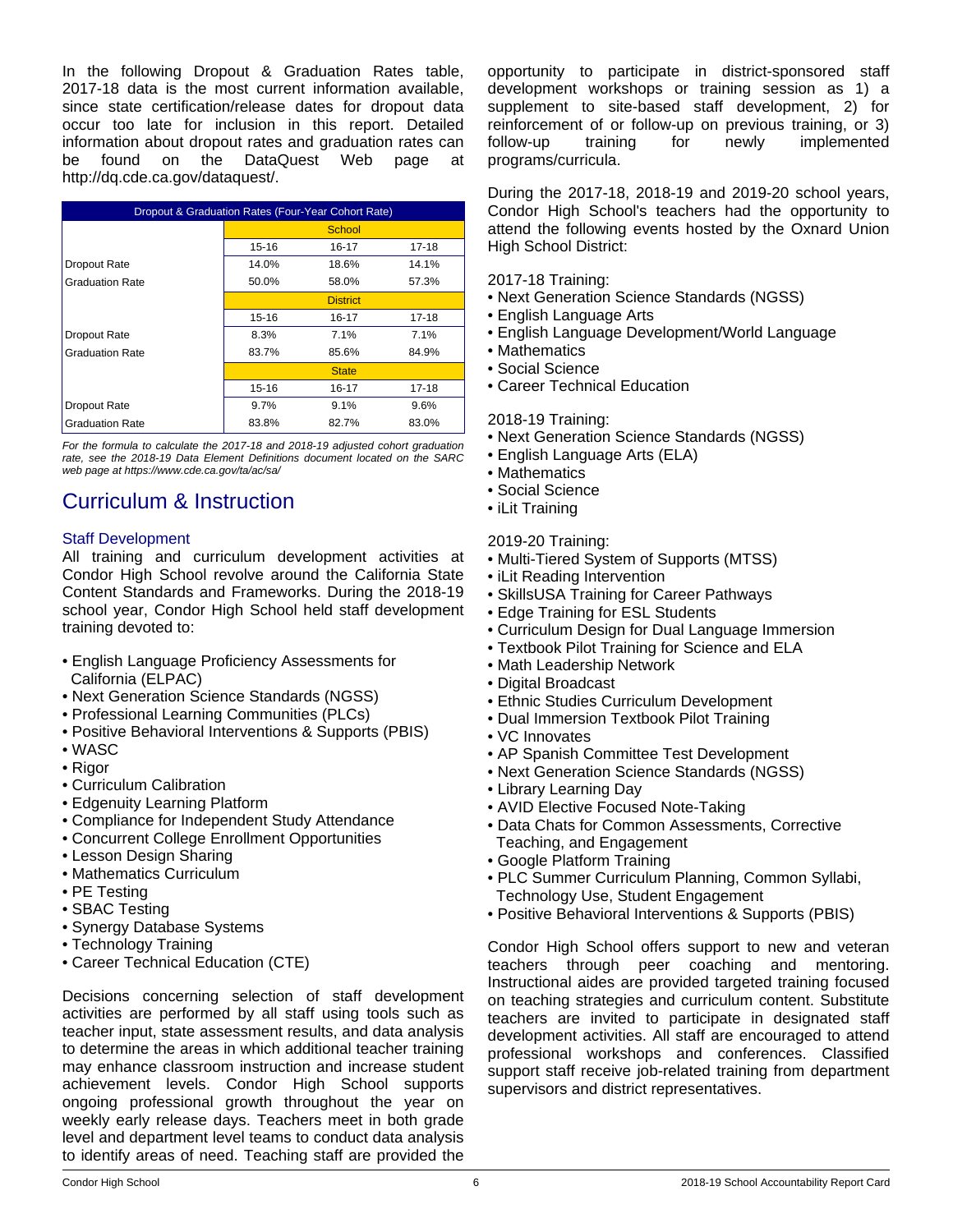| Number of School Days Dedicated to Staff Development and Continuous<br>Improvement |         |             |  |  |  |
|------------------------------------------------------------------------------------|---------|-------------|--|--|--|
| 2017-18                                                                            | 2018-19 | $2019 - 20$ |  |  |  |
|                                                                                    |         |             |  |  |  |

### Instructional Materials

All textbooks used in the core curriculum at Condor High School are aligned to the California Content Standards and Frameworks. Standards-based instructional materials are approved by the district's Board of Trustees. The district follows the State Board of Education's six-year adoption cycle for core content materials and the eight-year cycle for textbook adoptions in foreign language, visual and performing arts, and health.

On Wednesday, September 25, 2019, the Oxnard Union High School District's Board of Trustees held a public hearing to certify the extent to which textbooks and instructional materials have been provided to students. The Board of Trustees adopted Resolution #19-44 which certifies as required by Education Code §60119 (1) that textbooks and instructional materials were provided to all students, including English learners, in the district to the extent that each pupil has a textbook or instructional materials, or both, to use in class and to take home, (2) sufficient textbooks and instructional materials were provided to each student, including English learners, that are aligned to the academic content standards and consistent with the cycles and content of the curriculum frameworks in math, science, history-social science, and English/language arts, (3) sufficient textbooks or instructional materials were provided to each pupil enrolled in foreign language or health classes, and (4) sufficient laboratory science equipment was available for science laboratory classes offered in grades 9-12 inclusive.

In addition to core subject areas, districts are required to disclose in their SARCs the sufficiency of instructional materials used for their visual/performing arts curricula. During the 2019-20 school year, Oxnard Union High School District provided each student, including English learners, enrolled in a visual/performing arts class with a textbook or instructional materials to use in class and to take home. These materials complied with the state's content standards and curriculum frameworks.

| <b>Textbooks</b>         |                                                                                                  |                                           |  |  |  |  |
|--------------------------|--------------------------------------------------------------------------------------------------|-------------------------------------------|--|--|--|--|
|                          | <b>Adoption Year</b> Publisher & Series                                                          | <b>Pupils Lacking</b><br><b>Textbooks</b> |  |  |  |  |
|                          | <b>English Language Arts</b>                                                                     |                                           |  |  |  |  |
| 2008                     | Bedford Fremont and Worth, The Language<br>of Composition: Reading, Writing, Rhetoric<br>Student | $0\%$                                     |  |  |  |  |
| 2005                     | McDougal Littell, Language Network                                                               | $0\%$                                     |  |  |  |  |
| 2005                     | McDougal Littell, The Language of Literature                                                     | $0\%$                                     |  |  |  |  |
| 2007                     | Prentice Hall, Timeless Voices, Timeless<br><b>Themes The British Tradition</b>                  | 0 %                                       |  |  |  |  |
| <b>Foreign Languages</b> |                                                                                                  |                                           |  |  |  |  |
| 2007                     | EMC Paradigm, Que Chevere 1, 2, 3                                                                | $0\%$                                     |  |  |  |  |
| 2007                     | McDougal Littell, Discovering French<br>Nouveau                                                  | $0\%$                                     |  |  |  |  |

| 2007                          | McDougal Littell, En Espanol                                                   | $0\%$ |  |  |  |  |
|-------------------------------|--------------------------------------------------------------------------------|-------|--|--|--|--|
| Health                        |                                                                                |       |  |  |  |  |
| 2007                          | Pearson Prentice Hall, Health                                                  | $0\%$ |  |  |  |  |
| <b>History-Social Science</b> |                                                                                |       |  |  |  |  |
| 2007                          | Glencoe/McGraw-Hill, World Geography and<br>Cultures                           | $0\%$ |  |  |  |  |
| 2008                          | Houghton Mifflin Harcourt, Psychology -<br><b>Principles in Practice</b>       | $0\%$ |  |  |  |  |
| 2010                          | Houghton Mifflin Harcourt, Sociology: The<br><b>Study of Relationships</b>     | $0\%$ |  |  |  |  |
| 2007                          | McDougal Littell, The Americans<br>Reconstruction to the 21st Century          | $0\%$ |  |  |  |  |
| 2016                          | McGraw Hill, Understanding Economics                                           | $0\%$ |  |  |  |  |
| 2006                          | Pearson Prentice Hall, Economics: Principles<br>in Action                      | 0%    |  |  |  |  |
| 2006                          | Pearson Prentice Hall, Magruder's American<br>Government                       | $0\%$ |  |  |  |  |
| 2007                          | Pearson Prentice Hall, World History: The<br>Modern World                      | $0\%$ |  |  |  |  |
| 1999                          | Steck-Vaughn, Fearon's American<br>Government                                  | $0\%$ |  |  |  |  |
| <b>Mathematics</b>            |                                                                                |       |  |  |  |  |
| 2013                          | CPM Educational Program, Core<br>Connections, Integrated 1                     | $0\%$ |  |  |  |  |
| 2015                          | CPM Educational Program, Core<br>Connections, Integrated 2                     | $0\%$ |  |  |  |  |
| 2016                          | CPM Educational Program, Core<br>Connections, Integrated 3                     | $0\%$ |  |  |  |  |
| 2005                          | Glencoe/McGraw Hill (Sopris West), Algebra<br><b>Concepts and Applications</b> | $0\%$ |  |  |  |  |
| 2004                          | Glencoe/McGraw-Hill, Geometry: Concepts<br>and Applications                    | $0\%$ |  |  |  |  |
| 2006                          | Glencoe/McGraw-Hill, Mathematics with<br><b>Business Applications</b>          | $0\%$ |  |  |  |  |
| 2013                          | Holt, Rinehart and Winston, Practical<br>Mathematics; Consumer Applications    | $0\%$ |  |  |  |  |
| 2005                          | Houghton Mifflin, Calculus of a Single<br>Variable                             | $0\%$ |  |  |  |  |
| 2006                          | Houghton Mifflin, PreCalculus with Limits, A<br>Graphing Approach              | $0\%$ |  |  |  |  |
| 2017                          | Houghton Mifflin Harcourt, Big Ideas Math,<br>Course 1                         | $0\%$ |  |  |  |  |
| 2017                          | Houghton Mifflin Harcourt, Big Ideas Math,<br>Course 2                         | $0\%$ |  |  |  |  |
| 2017                          | Houghton Mifflin Harcourt, Big Ideas,<br>Integrated Math 1, 2 & 3              | $0\%$ |  |  |  |  |
| <b>Science</b>                |                                                                                |       |  |  |  |  |
| 2007                          | Addison Wesley, Biology: Concepts &<br>Connections                             | 0%    |  |  |  |  |
| 2007                          | AGS, Biology - Cycles of Life                                                  | $0\%$ |  |  |  |  |
| 2006                          | Globe Fearon, Concepts and Challenges in<br><b>Physical Science</b>            | $0\%$ |  |  |  |  |
| 2007                          | Houghton Mifflin, World of Chemistry                                           | $0\%$ |  |  |  |  |
| 2008                          | Houghton Mifflin Harcourt, Environmental<br>Science                            | $0\%$ |  |  |  |  |
| 2007                          | Pearson Prentice Hall, Earth Science                                           | 0%    |  |  |  |  |
| 2007                          | Pearson Prentice Hall, Essentials of Human<br>Anatomy & Physiology             | $0\%$ |  |  |  |  |
| 2007                          | Prentice Hall, Biology                                                         | 0%    |  |  |  |  |
| 2007                          | Prentice Hall, Chemistry                                                       | $0\%$ |  |  |  |  |
|                               | Science Laboratory Equipment                                                   | $0\%$ |  |  |  |  |

# College Preparation & Work Readiness

### College Preparation Courses

Students are encouraged to take required courses if they plan on attending a four-year college or university. Condor High School offers only those classes required to earn a high school diploma. Any students returning to a comprehensive high school setting will have the option to pursue four-year college required courses.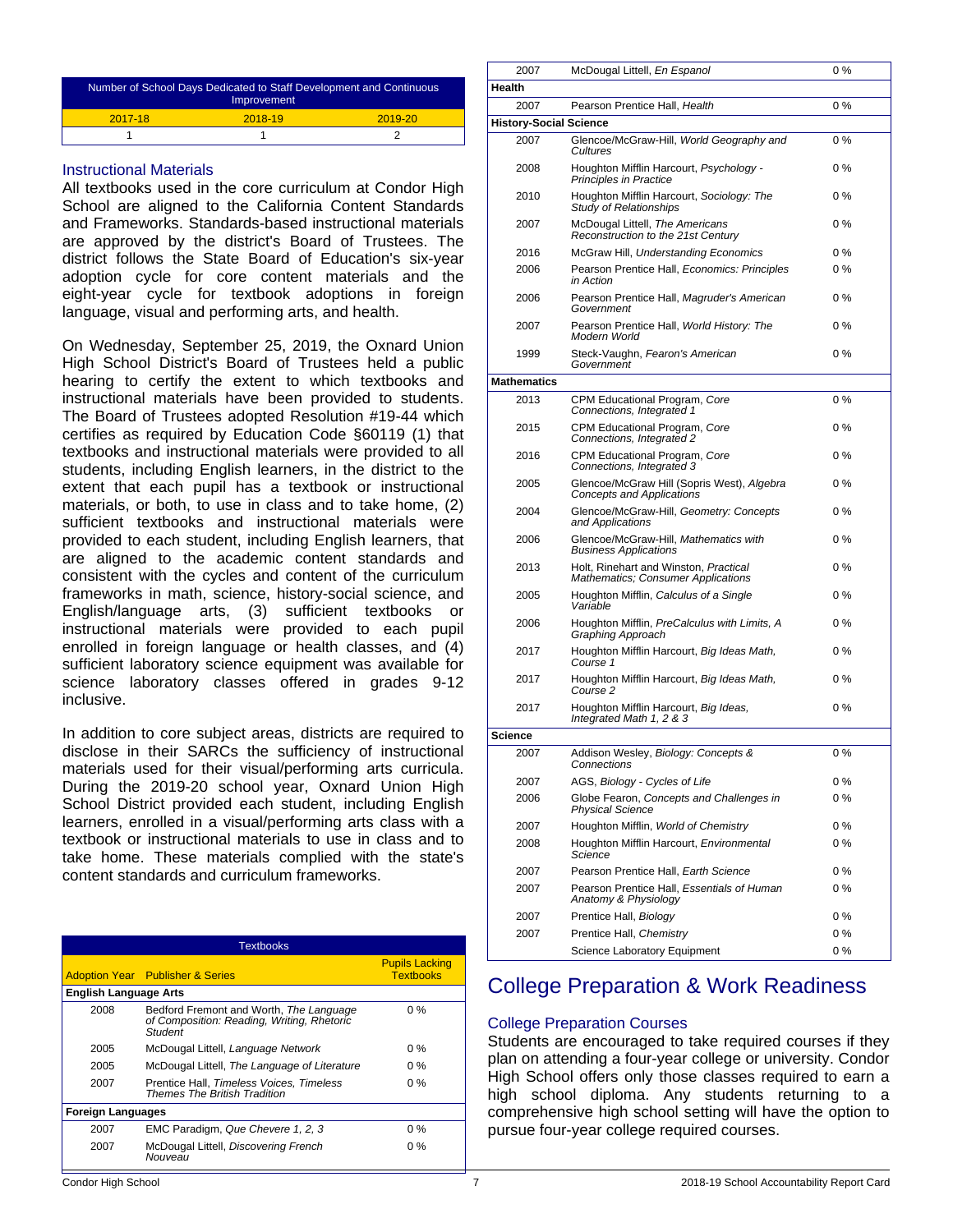### **Admission Requirements for California Public Universities**

### University of California

Admission requirements for the University of California (UC) follow guidelines set forth in the Master Plan, which requires that the top one-eighth of the state's high school graduates, as well as those transfer students who have successfully completed specified college work, be eligible for admission to the UC. These requirements are designed to ensure that all eligible students are adequately prepared for University-level work. For general admission requirements please visit the UC website at http://www.universityofcalifornia.edu/admissions/general.h tml.

### California State University

Admission requirements for the California State University (CSU) use three factors to determine eligibility. They are specific high school courses; grades in specified courses, and test scores; and graduation from high school. Some campuses have higher standards for particular majors or students who live outside the local campus area. Because of the number of students who apply, a few campuses have higher standards (supplementary admission criteria) for all applicants. Most CSU campuses utilize local admission guarantee policies for students who graduate or transfer from high schools and colleges that are historically served by a CSU campus in that region. For general admissions requirements, please visit the California State University Website at http://www.calstate.edu/admission/.

### Workforce Preparation

Students in grades nine through twelve receive counseling from school personnel regarding career paths and courses of study. During their induction appointment, students meet with the counselor to discuss their four-year academic plan and are introduced to Condor High School's technical and career education programs; the counselor meets annually with each student to follow-up on their progress in meeting graduation requirements and career objectives. All career and technical education (CTE) courses comply with state-adopted content standards and are integrated into the student's four-year academic plan as elective courses. Condor High School offers the following programs that promote leadership, develop job-related skills, provide on-the-job experience, and increase interest in school:

- Work Experience
- Career Education Center
- Programs through Oxnard College

Individual student assessment of work readiness skills takes place through 1) End of course exams; and 2) Classroom observation.

Work experience students are partnered with local employers that provide on-the-job training and mentoring for students 16 years of age or older. Work experience students receive guidance and supervision designed to ensure maximum educational benefit from part-time job

placement. For more information, students should contact the counselor or teachers.

Career Education Center (CEC) are offered in partnership with the County Office of Education. A variety of career technical education courses are available to help prepare high school students (16 years and older) for entry-level employment, upgrading current job skills, or obtaining more advanced levels of education.

During the 2018-19 school year, Condor High School offered the following career technical education programs as elective courses:

- Addictive Disorders Studies
- Administrative Assistant
- Air Conditioning and Refrigeration
- Anthropology
- Art
- Automotive Body and Fender Repair
- Automotive Technology
- Business
- Business Administration
- Business Management
- Child Development
- Coastal Environmental Studies
- Communication Studies
- Computer Networking
- Culinary Arts
- Dental Assisting
- Dental Hygiene
- Fire Technology
- Legal Assisting/Paralegal Studies
- Restaurant Management
- Television Production
- Sociology-Human Services

Condor High School receives funds from the Carl D. Perkins Vocational and Technical Education Act (Perkins).

 This grant enables Condor High School to provide its students with the academic and technical skills needed to succeed in a knowledge- and skills-based economy and helps provide programs that prepare students for both postsecondary education and the careers of their choice. CTE table in this report shows the total number of students participating in the district's CTE courses and regional occupational programs and program completion rates. For more information on career technical programs, CEC, workability, partnership academies, and work experience, contact the counselor or visit the state's career technical website at http://www.cde.ca.gov/ci/ct/.

| Career Technical Education (CTE) Program Participation<br>2018-19                                                    |       |
|----------------------------------------------------------------------------------------------------------------------|-------|
| Total number of students participating in CTE programs                                                               | 510   |
| Percentage of students completing CTE program and earning a<br>high school diploma                                   | 50.0% |
| Percentage of CTE courses sequenced or articulated between<br>the school and institutions of postsecondary education | 10.4% |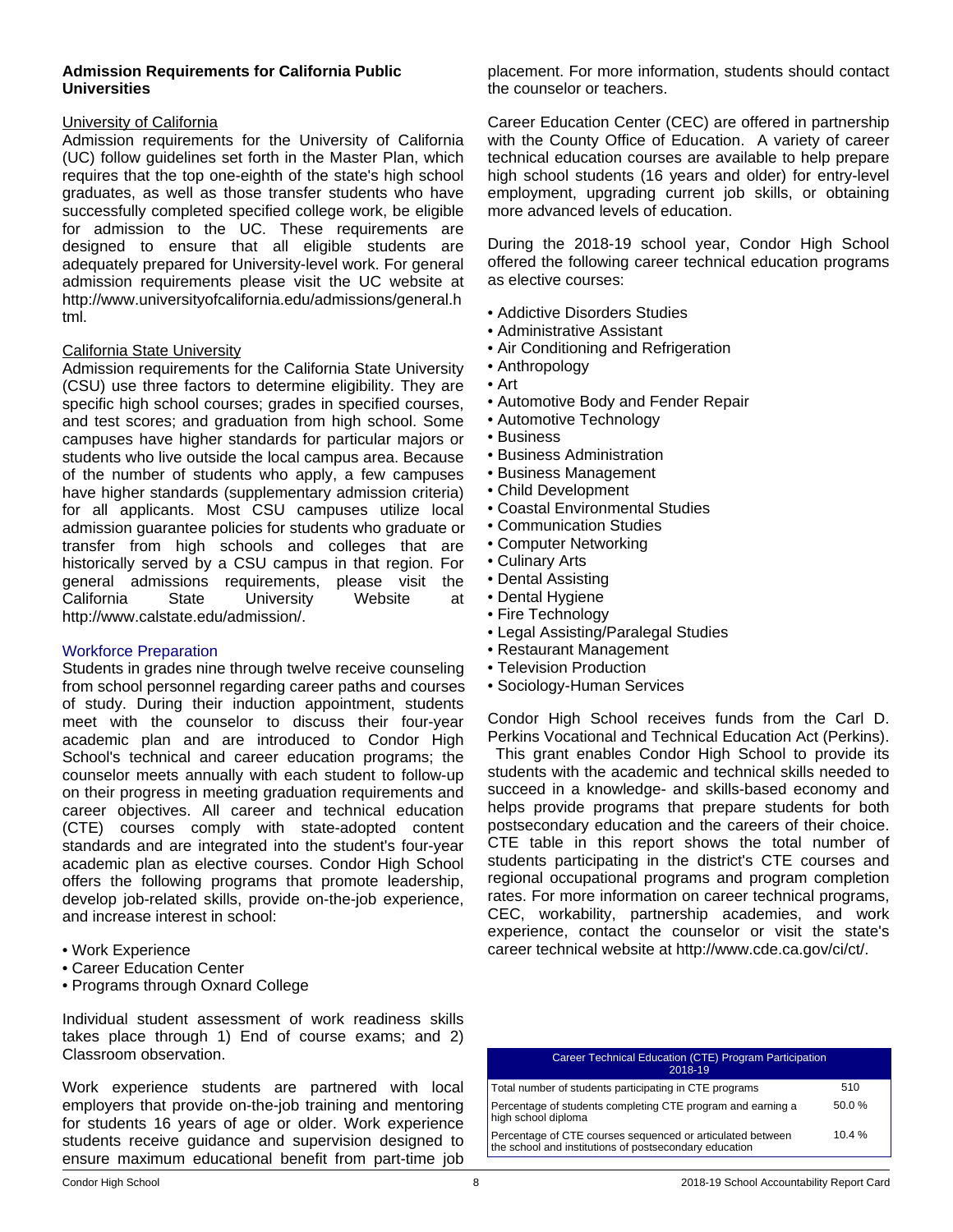# Professional Staff

### Counseling & Support Staff

Condor High School provides professional, highly qualified staff that provide additional services and support centered on the whole student academically, physically, and mentally. The Counseling and Support Services table in this report illustrates the availability of non-instructional support staff to Condor High School's students. Full-time equivalent (FTE) is a standard measurement used to identify an employee's regular work load on a weekly basis. For example, an FTE of 1.0 designates a full-time position and the employee is on campus and available all day every day of the week; an FTE of 0.5 indicates that the staff member is available and on campus a portion (50%) of the week.

| <b>Academic Counselors &amp; Other Support Staff</b><br>(Nonteaching Professional Staff)<br>2018-19 |                        |      |  |  |
|-----------------------------------------------------------------------------------------------------|------------------------|------|--|--|
|                                                                                                     | No. of<br><b>Staff</b> | FTF. |  |  |
| Academic Counselor                                                                                  | 2                      | 1.5  |  |  |
| Special Programs Specialist                                                                         |                        | 1 N  |  |  |
| Counselor-to-Student Ratio: 1:255                                                                   |                        |      |  |  |

*Note: One Full Time Equivalent (FTE) equals one staff member working full time; one FTE could also represent two staff members who each work 50% of full time.*

### Teacher Assignment

During the 2018-19 school year, Condor High School had 20 teachers who met all credential requirements in accordance with state guidelines. The chart below identifies the number of teachers at both the school and district who are 1) fully credentialed; 2) without full credentials; 3) teaching outside subject area of competence; 4) misassignments for English learners; 5) total teacher misassignments; and 6) vacant teacher positions. The term "misassignments" refers to the number of positions filled by teachers who lack legal authorization to teach that grade level, subject area, student group, etc.

| <b>Teacher Credentials &amp; Assignments</b>                                             |        |          |           |                 |
|------------------------------------------------------------------------------------------|--------|----------|-----------|-----------------|
|                                                                                          | School |          |           | <b>District</b> |
|                                                                                          | 17-18  | 18-19    | $19 - 20$ | 19-20           |
| <b>Total Teachers</b>                                                                    | 22     | 20       | 20        | 699             |
| <b>Teachers With Full Credentials</b>                                                    | 22     | 20       | 20        | 695             |
| <b>Teachers Without Full</b><br>Credentials                                              | ŋ      | $\Omega$ | O         | 4               |
| <b>Teachers Teaching Outside</b><br>Subject Area of Competence<br>(With Full Credential) | n      | ∩        | O         | 94              |
| Misassignments of Teachers of<br><b>English Learners</b>                                 | ŋ      | $\Omega$ | O         | $\Omega$        |
| Total Teacher Misassignments*                                                            | n      | 0        | U         | 94              |
| Vacant Teacher Positions                                                                 |        |          |           | 5               |

*Note: "Misassignments" refers to the number of positions filled by teachers who lack legal authorization to teach that grade level, subject area, student group, etc.*

*\*Total Teacher Misassignments includes the number of Misassignments of Teachers of English Learners.*

# District Expenditures

### Salary & Budget Comparison

State law requires comparative salary and budget information to be reported to the general public. For comparison purposes, the State Department of Education has provided average salary data from school districts having similar average daily attendance throughout the state. (Note: 2017-18 salary comparison data was the most recent data available at the time this report was published.)

| <b>Teacher and Administrative Salaries</b><br>2017-18 |                 |                                                                 |  |  |
|-------------------------------------------------------|-----------------|-----------------------------------------------------------------|--|--|
|                                                       | <b>District</b> | <b>State Average of</b><br><b>Districts in Same</b><br>Category |  |  |
| Beginning Teacher Salary                              | \$53,785        | \$52,466                                                        |  |  |
| Mid-Range Teacher Salary                              | \$96,547        | \$87,373                                                        |  |  |
| <b>Highest Teacher Salary</b>                         | \$104,556       | \$109,803                                                       |  |  |
| Superintendent Salary                                 | \$220,420       | \$241,221                                                       |  |  |
| <b>Average Principal Salaries:</b>                    |                 |                                                                 |  |  |
| <b>Elementary School</b>                              | N/A             | N/A                                                             |  |  |
| Middle School                                         | N/A             | \$142,025                                                       |  |  |
| High School                                           | \$148,258       | \$153,904                                                       |  |  |
| <b>Percentage of Budget:</b>                          |                 |                                                                 |  |  |
| Teacher Salaries                                      | 33%             | 33%                                                             |  |  |
| <b>Administrative Salaries</b>                        | 4%              | 5%                                                              |  |  |

*For detailed information on salaries, see the CDE Certificated Salaries & Benefits Web page at http://www.cde.ca.gov/ds/fd/cs/.*

### Expenditures Per Student

For the 2017-18 school year, Oxnard Union High School District spent an average of \$11,872 of total general funds to educate each student (based on 2017-18 audited financial statements and in accordance with calculations defined in Education Code §41372). The table in this report 1) compares the school's per pupil expenditures from unrestricted (basic) and restricted (supplemental) sources with other schools in the district and throughout the state, and 2) compares the average teacher salary at the school site with average teacher salaries at the district and state levels. Detailed information regarding salaries can be found at the CDE website at www.cde.ca.gov/ds/fd/ec/ and www.cde.ca.gov/ds/fd/cs/. (The figures shown in the table below reflect the direct cost of educational services, per ADA, excluding food services, facilities acquisition and construction, and certain other expenditures.)

In addition to general fund state funding, Oxnard Union High School District receives state and federal categorical funding for special programs. For the 2017-18 school year, the district received categorical, special education, and support programs funds for:

- Agricultural Career Technical Education Incentive
- CA Partnership Academies: Green & Clean Academies
- California Career Pathways Trust
- California Clean Energy Jobs Act
- Career and Technical Education Programs
- Career Technical Education Incentive Grant Program
- Department of Rehabilitation